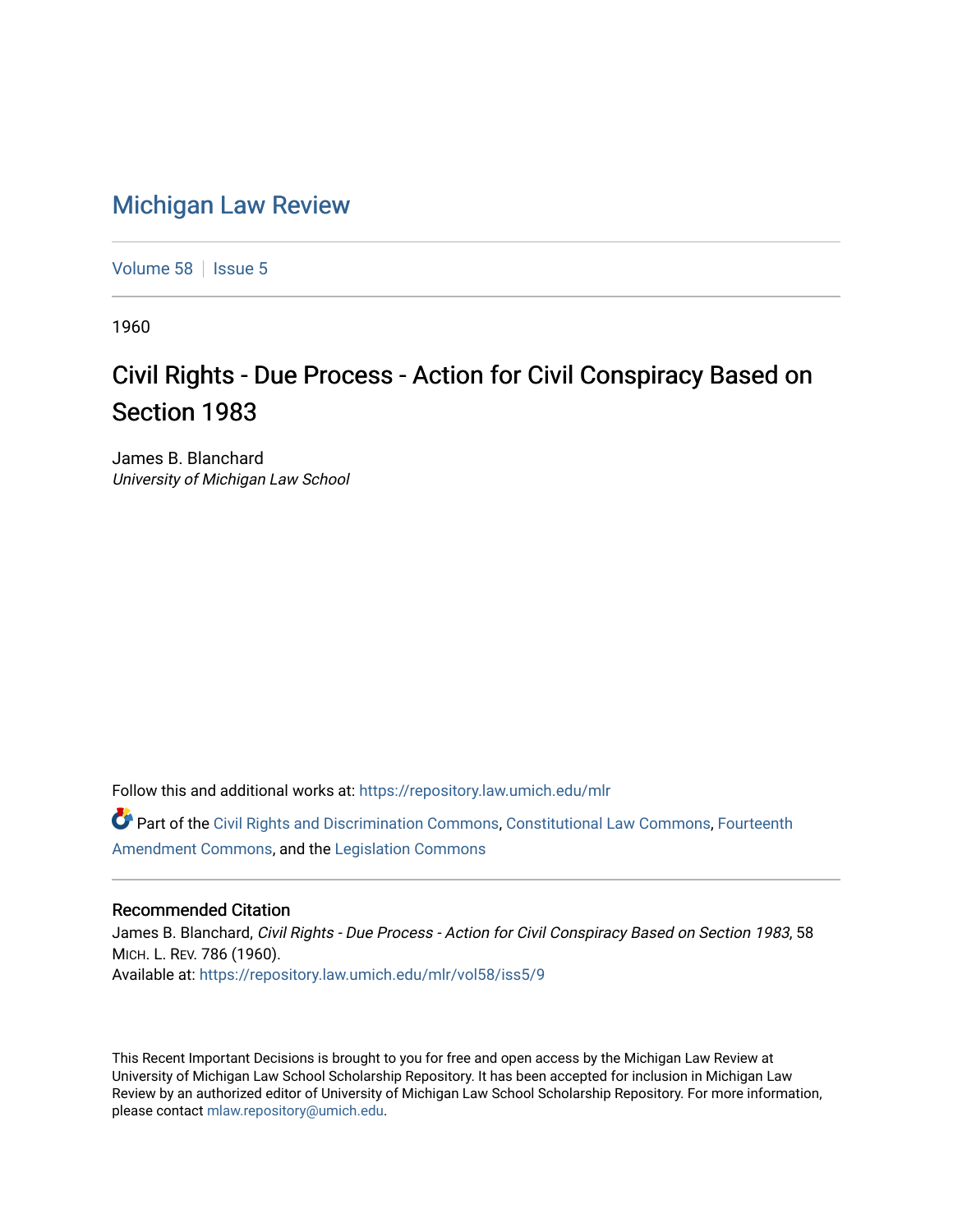CIVIL RIGHTS-DUE PROCESS-ACTION FOR CIVIL CONSPIRACY BASED ON SECTION 1983-In an action for damages based on sections 1983 and 1985 of the Civil Rights Act, plaintiff alleged that a county health officer and his deputy, pursuant to a conspiracy, forcibly took plaintiff to a mental hospital and confined him there for a period of two months in willful violation of a state court order requiring plaintiff to be brought before the court for a sanity hearing. Plaintiff also alleged a false return of citation to the court by the officers and an intentional suppression of facts by the officers and the examining physician regarding plaintiff's illegal detention. Plaintiff contended that these allegations stated a cause of action for civil conspiracy to obstruct the due course of justice in violation of section 1985 (2), to deny plaintiff equal protection of the laws in violation of section 1985 (3), and to deprive plaintiff under color of state law of rights, privileges, and immunities secured by the Constitution and laws in violation of section 1983. The district court dismissed the action for failure to state a cause of action. On appeal, *held*, reversed.<sup>1</sup> Section 1983 will support a cause of action against all the members of a conspiracy for acts in furtherance of the conspiracy and which under color of state law deprive the plaintiff of due process of law. *Hoffman v. Halden,* (9th Cir. **1959) 268** F. (2d) 280.

**<sup>1</sup>** The dismissal of the action as against the superintendent of the state mental hospital, however, was affirmed because he enjoyed the immunity of a jailor in detaining the plaintiff and because his authority to release the plaintiff was a discretionary function for which he also enjoyed immunity from civil liability. Principal case at 300. See, generally, Cooper v. O'Connor, (D.C. Cir. **1938) 99** F. (2d) 185; Francis v. Lyman, (1st Cir. 1954) 216 F. (2d) 588.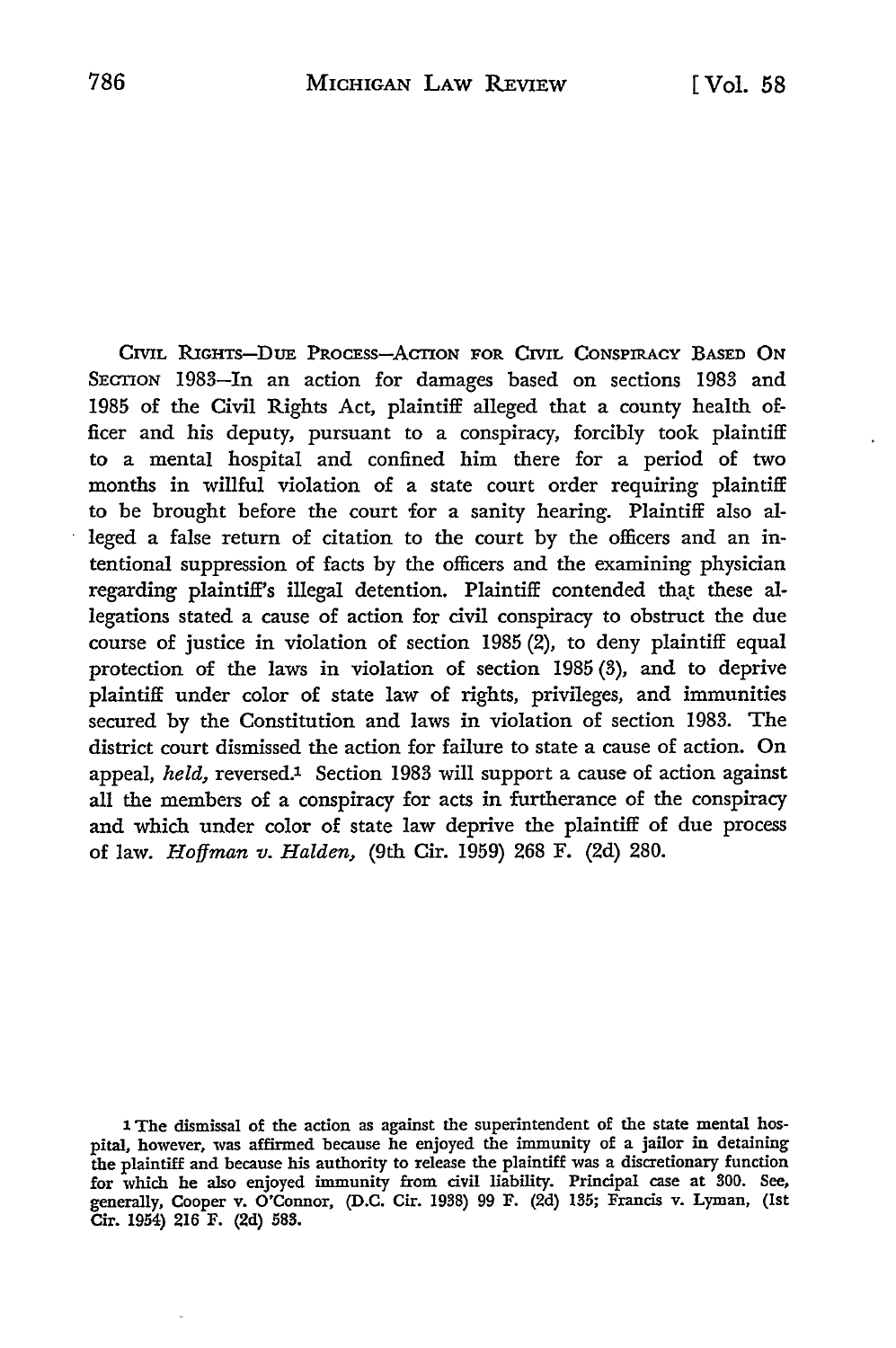Sections 19832 and 1985 **(3)3** of the Civil Rights Act fit into the scheme of federal protection of civil rights as the general provisions for civil relief. Section 1983, commonly called the state action section, gives a cause of action in law or equity to any person within the jurisdiction of the United States for deprivation, under color of state law, of any rights, privileges, or immunities secured **by** the Federal Constitution or laws. Section 1985 (3), commonly called the conspiracy section, gives a cause of action in law for injury caused **by** an act done in furtherance of a conspiracy to deprive any person or class of persons of equal protection of the laws or of equal privileges and immunities under the laws. The two sections remain in substantially the same form as they appeared in 1871 when passed **by** the 42nd Congress as part of the Civil War Reconstruction legislation.4 Shortly after their enactment, the two sections entered into an extended period of dormancy. Any incentive to rely on these sections had apparently suffered from the series of Supreme Court decisions limiting the scope of the Fourteenth Amendment, from which the sections draw their real vitality. The late 1930's marked the end of the dormancy period and the beginning of a continuing increase in litigation based on the two sections.<sup>5</sup> But, at present, the usefulness of the conspiracy section is questionable. Its criminal counterpart in the Act of 1871 was declared unconstitutional in *United States v. Harris6*

242 U.S.C. (1958) §1983: "Every person who, under color of any statute, ordinance, regulation, custom, or usage, of any State or Territory, subjects, or causes to be subjected, any citizen of the United States or other person within the jurisdiction thereof to the deprivation of any rights, privileges, or immunities secured by the Constitution and laws, shall be liable to the party injured in an action at law, suit in equity, or other proper proceeding for redress."

**342 U.S.C. (1958) §1985(3):** "If two or more persons in any State or Territory con- spire **. . .** for the purpose of depriving, either directly or indirectly, any person or class of persons of the equal protection of the laws, or of equal privileges and immunities under the laws; . . . In any case of conspiracy set forth in this section, if one or more per-<br>sons engaged therein do, or cause to be done, any act in furtherance of the object of such conspiracy, whereby another is injured in his person or property, or deprived of having and exercising any right or privilege of a citizen of the United States, the party so injured or deprived may have an action for the recovery of damages, occasioned by each injury or deprivation, against any one or more of the conspirators." Section **1985(1),** re- lating to conspiracies to prevent an officer from performing his duties, and **§1985** (2), relating to conspiracies to obstruct justice, will not be discussed because of their more limited scope. Section **1986** is the same as **§1985 (3)** except that **§1986** applies to an action for neglect to prevent.

4 **17** Stat. **13 (1871).** The words "and laws" were added to the language of **§1983** in Rev. Stat. **§1979** for the purpose of extending the purview of **§1983** to rights and privileges created **by** congressional act. See note, **66** HARv. L. Rxv. **1285 (1953).**

**5** For a full development of the history of the two sections, see Gressman, "The Unhappy History of Civil Rights Legislation," 50 Mich. L. REV. 1323 (1952); Poole, "Statutory Remedies for the Protection of Civil Rights," 32 ORE. L. REV. 210 (1953); note, 66 HA v. L. Rlv. **1285 (1953);** comment, **26 IND.** L. **J. 361 (1951);** CARR, FEDEaRAL **PROTECrION OF Crvi. RGHTs** (1947); KONVrrz, **THE** CONSTrrInON **AND CIvM RIGHTS** (1947).

**6 106 U.S. 629** (1882).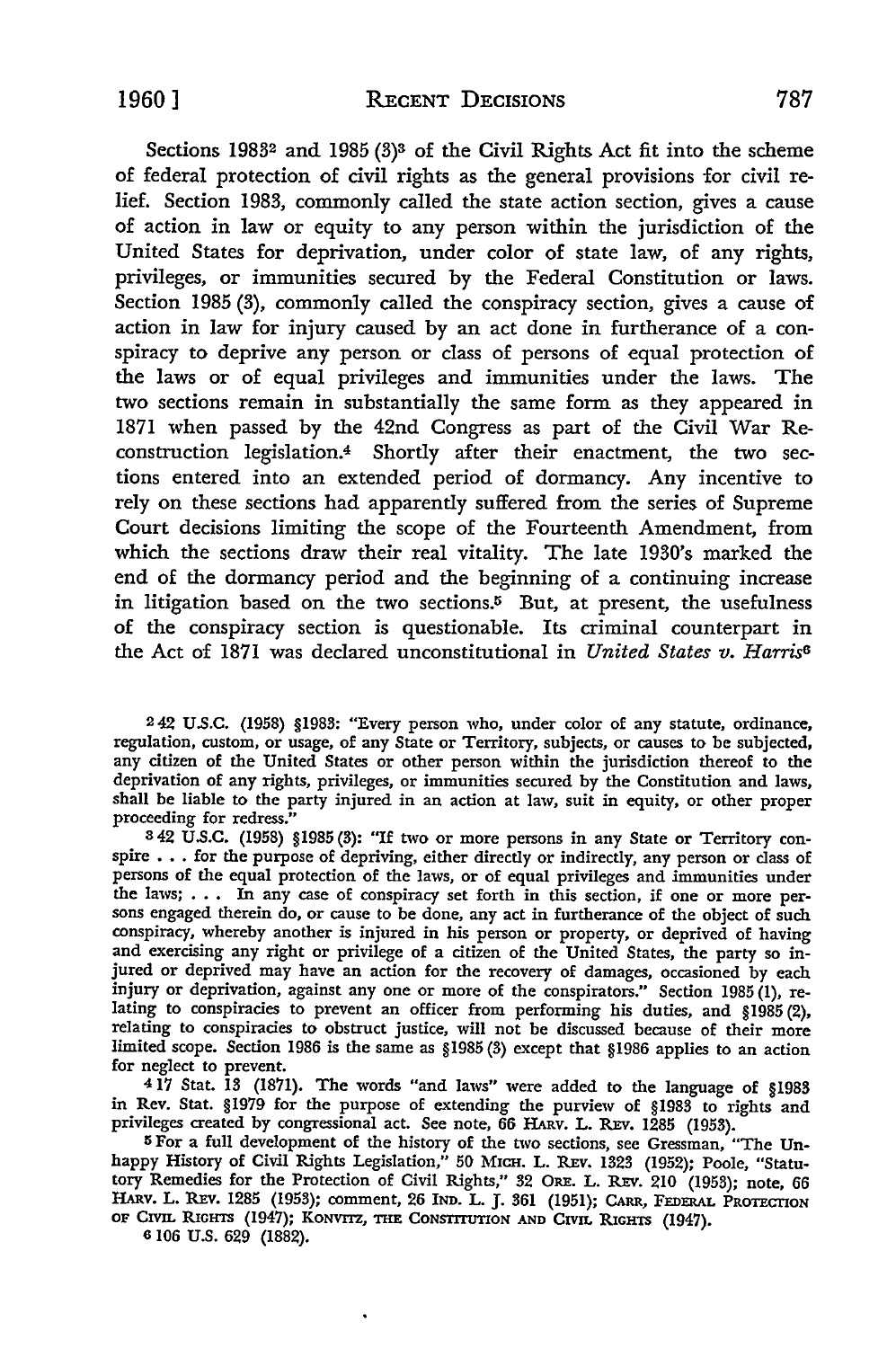because it did not contain the requisite state action element necessary for violation of equal protection under the Fourteenth Amendment, and section 1985 (3) is deficient in the same respect.<sup>7</sup> Section 1983, although not in peril constitutionally, is the subject of some discord among the lower federal courts with regard to its proper scope. The discord stems from two different approaches to construction of the section. A number of courts have limited section **1983** with the language of section 1985 (3), treating the two sections as *in pari materia.* Other courts have construed section 1983 on its own terms, treating the two sections as having significance independent of each other. In the principal case the court was presented with a problem of determining whether section 1983 would support an action for civil conspiracy. At least one court has taken the *"in pari materia"* approach to this particular question, holding that because section 1985 **(3)** expressly mentions civil conspiracy while section 1983 does not, there cannot be an action for civil conspiracy based on section 1983.s The court in the principal case rejected this approach and directed its attention to the language of section **1983** and the meaning of "civil conspiracy," concluding that the civil injury which results from action taken pursuant to a civil conspiracy is the cause of action and that those who cooperate to produce the injury are all equally liable in an action for civil conspiracy in the same manner as joint tortfeasors.9 The court found nothing in the language of section 1983 to preclude an action for civil conspiracy when the resulting civil injury is clearly within the purview of section 1983.10 The court also discussed the issue

**7A** more recent indication of the possible unconstitutionality of §1985(3) is found in the majority opinion of Justice Jackson in Collins v. Hardyman, 341 **U.S. 651** at **659** (1951) where Justice Jackson stated, "It is apparent that, if this complaint meets the requirements of this Act [section 1985 **(3)],** it raises constitutional problems of the first magnitude that, in the light of history, are not without difficulty. These would include issues as to congressional power under and apart from the Fourteenth Amendment, the reserved power of the States, the content of rights derived from national as distinguished from state citizenship, and the question of separability of the Act in its application to those two classes of rights." Since the Court found that the complaint did not meet the requirements of **§1985 (3),** the constitutional issue **was** not reached.

**<sup>8</sup>**The Court of Appeals for the Seventh Circuit took this position in Eaton v. Bibb, (7th Cir. 1954) 217 F. (2d) 446, cert. den. **350 U.S. 915** (1955), and in Jennings v. Nester, (7th Cir. 1954) **217** F. (2d) **153.**

**9** Principal case at **293-296.**

10 Ibid. Although there is no authority in accord, several cases holding aiders and abettors liable under **§1983** lend support. Baldwin v. Morgan, (5th Cir. **1958) 251** F. (2d) **780;** Valle v. Stengel, (3d Cir. 1949) **176** F. (2d) **697.** See also Lewis v. Brautigam, (5th Cir. **1955) 227** F. (2d) 124; McShane v. Moldovan, (6th Cir. 1949) **172** F. (2d) **1016;** Picking v. Pennsylvania R. Co., **(3d** Cir. 1945) **151** F. (2d) 240. The differences between the civil meanings of "aider and abettor," "joint tortfeasor," and "conspirator" is more a matter of semantics than of substance. The same principle of vicarious liability underlies all three terms, i.e., all those who cooperate to produce a tortious injury should **be** held equally liable. See PROSSER, TORTS, 2d ed., 234 (1955). Although the term "joint tortfeasor" in the procedural setting now often includes defendants who, acting independently, contributed to the civil injury, the original civil concept of "aiding and abetting," "joint tort," and "conspiracy" required concerted action. It should also **be** noted that the civil concept of conspiracy is quite different from the criminal concept.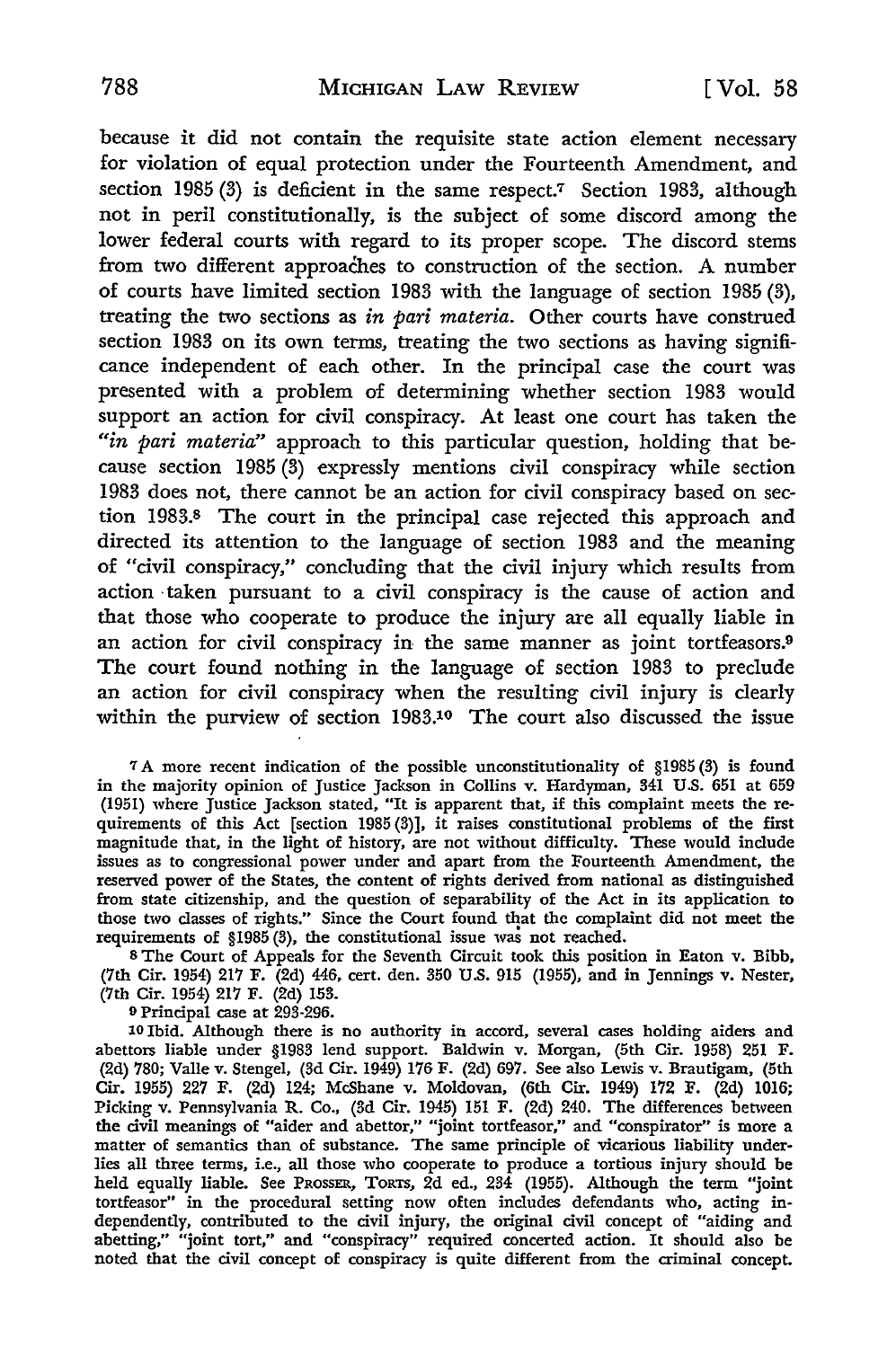whether section 1983 can support a cause of action for denial of equal protection. Although this discussion was *obiter dictum*,<sup>11</sup> it serves to illustrate further the general approach used by the court in the construction of section 1983. On this issue also there is a line of cases following the *"in* pari *materia"* approach. These cases reason that section 1983 does not give a cause of action for denial of equal protection because such a cause of action is expressly provided under section 1985 (3).<sup>12</sup> The court in the principal case, however, took the position that the broad language of section **1983** encompasses all of section **(1)** of the Fourteenth Amendment.<sup>13</sup> This position is supported by the majority of cases.14 In support of the general approach which treats sections 1983 and 1985 **(3)** independently, it should be recognized that such treatment is in accordance with the separate and distinct purposes which the sections were originally intended to have. Section 1985 (3), known at the time of its enactment as the Ku Klux Klan Act, was directed against discriminatory practices by groups of private persons.<sup>15</sup> This historic purpose is evidenced by the language of the section which requires, without mention of color of state law, a conspiracy of two or more persons and a denial of equal protection or equal privileges or immunities. Section 1983, on the other hand, was intended to have a much broader scope. Its original purpose was to provide civil relief for violation under color of state law of any and all civil rights secured by the Constitution against invasion by state authority.16 This purpose is evidenced by the language of section 1988 which broadly refers to deprivation under color of state law of "any rights, privileges, and immunities secured by the Constitution or laws."<sup>17</sup> The existence of these separate and distinct purposes

While under the criminal concept of conspiracy the conspiracy itself may be a crime without an overt act, under the civil concept the cause of action is the tortious injury and without an overt act causing such injury there is no cause of action. James v. Evans, **(3d** Cir. **1906)** 149 F. 136; principal case at 295. See also Collins v. Hardyman, note 7 supra, at 659. In view of these considerations it would not seem proper to deny an action for civil conspiracy based on section 1983 because the plaintiff worded his complaint in terms of "conspiracy" instead of the all inclusive term "joint tort."

IlThe court held that the complaint stated a cause of action for deprivation of due process of law. Principal case at 298.

12Eaton v. Bibb, note **8** supra; Jennings v. Nester, note **8** supra; McShane v. Moldovan, note **10** supra; Bottone v. Lindsley, (10th Cir. 1948) **170** F. **(2d) 705.**

**<sup>18</sup>**Principal case at 294.

**14 E.g.,** Agnew v. City of Compton, (9th Cir. **1956) 239** F. (2d) 226; Lewis v. Brautigain, note **10** supra; Morris v. Williams, (8th Cir. 1945) 149 F. (2d) **703.** The leading authority is Justice Stone's concurring opinion in Hague v. CIO, **307 U.S.** 496 (1939) in which he said at **526,** "It will be observed that the cause of action, given **by** the section in its original as well as its final form, extends broadly to deprivation **by** state action of the rights, privileges and immunities secured to persons **by** the Constitution. It thus includes the Fourteenth Amendment and such privileges and immunities as are secured **by** the due process and equal protection clauses, as well as **by** the privileges and immunities clause of that Amendment."

**<sup>35</sup>See** the authorities cited in note **5** supra.

**16** Ibid. See also note, **7 BAYLOR** L. REv. 224 **(1955).**

**17 See** the excerpt in note 14 supra from Justice Stone's opinion in Hague v. CIO.